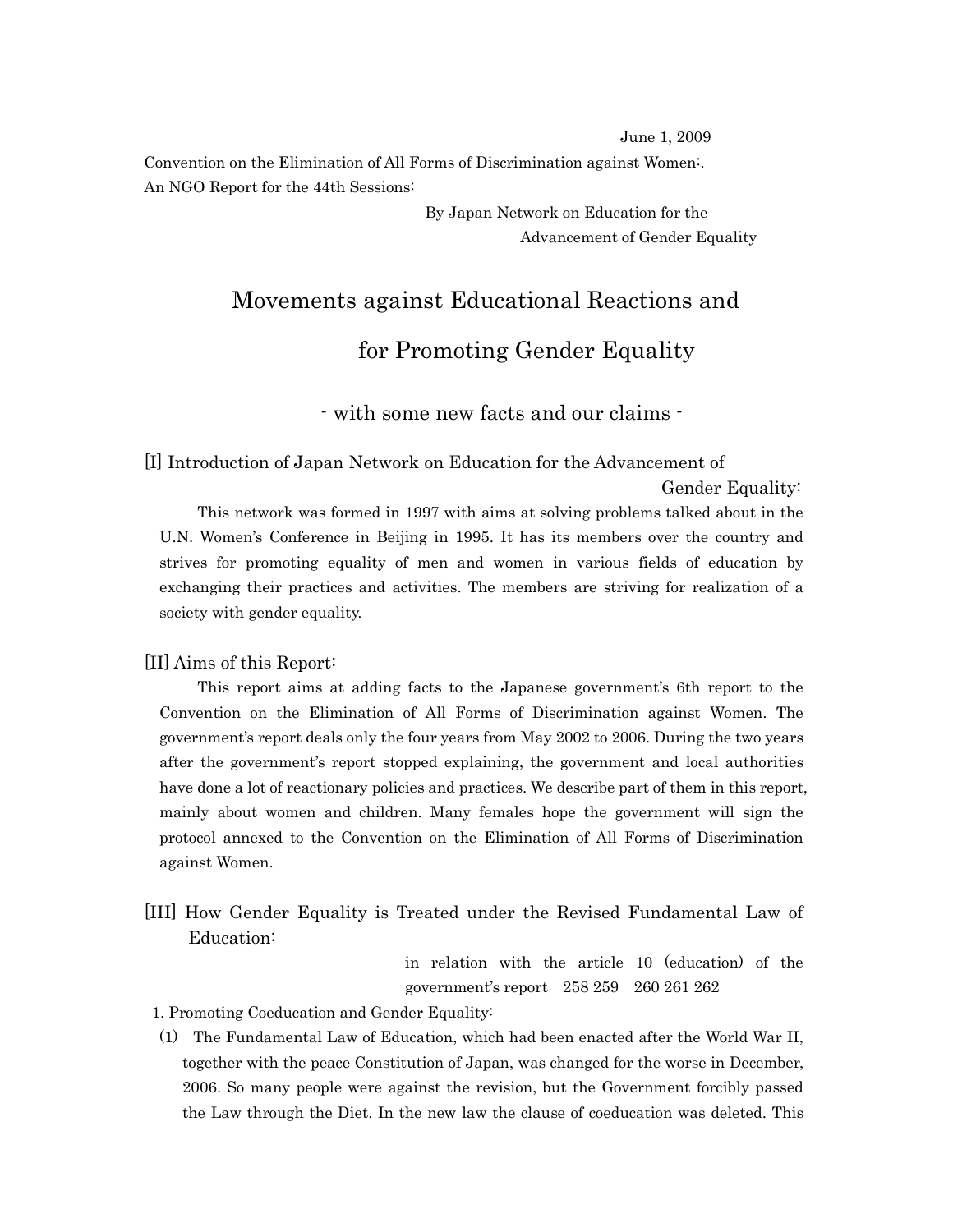shows the government's intention to hinder the coeducation the Japanese people have cultivated after the war. The new School Education Law, which was revised in accordance with the fundamental law, also abolished the clause of promoting coeducation. As Japan's gender exponent is still so low, the clause of coeducation and promotion of it is quite necessary.

 According to the statistics of the Ministry of Education, Culture, Sports, Science and Technology, the ratio of coeducation in 2007 was 89.2 percent, while 3 percent was only for boys and 7.5 percent was only for girls. Under the old laws the coeducation has been advanced in the system, but the education for equal rights of men and women is not enough, and there is a prospect of danger to be changed for the worse under the new education laws.

#### supplementary data; charts  $4-6$  4-8

- (2) The most serious mal-revision of the new Fundamental Law of Education is that the government has acquired the power to interfere in the contents of education. In the new course of study moral education is abnormally stressed, while gender equality is treated lightly and will be taught only in social studies and domestic science.
- (3) Domestic science classes, in which male and female students learn the same contents, are very important to promote education of gender equality. The subject has become compulsory after the government signed the Convention on the Elimination of All Forms of Discrimination against Women. But from its start some

 schools, in the severe competition for prestigious schools, made little of the subject and let the students have less units and some schools used the classes of the subject for some school events like school festivals and field days. The ministry in charge of education knew those facts, but it did not regulate those ill practices. Under the new education laws the ministry has become far less eager to have the students learn domestic science. The government has made a new subject of domestic science which consists of only two units. With the new course of study, the ministry has increased more elective subjects, so that students have less chances to learn the same subjects in the same classrooms. We oppose to those steps taken by the ministry. Enough units of domestic science are indispensable for both boys and girls to grow up to be sound human beings. We urge the government to increase the classes of domestic science, in which both boys and girls learn the same contents together. The government should increase the number of teachers and install better facilities and appliances.

#### supplementary data; graph 5-4

- 2. Severer Competition under the New Course of Study:
- (1) Three years have passed since the annual unified academic achievement tests in which all students of 6th and 9th grades over the country have to sit for the same tests. The results of the tests have been connected with the evaluation of students' academic achievements, that of each school's activities and teachers' evaluations. Many schools have been driven into severer competition for better results. Some students are taught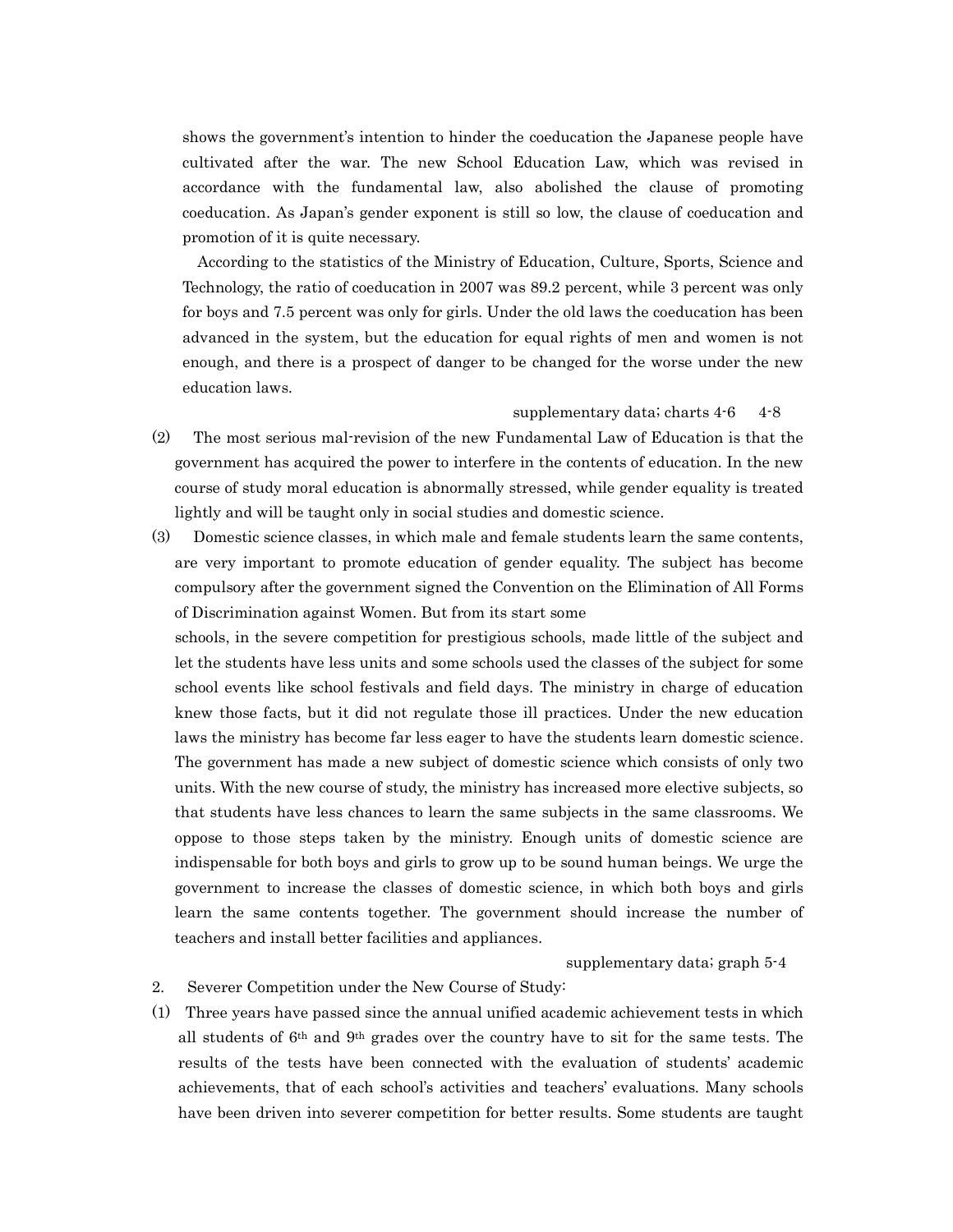similar questions before hand. Some have to sit for similar tests after winter vacations and some have to study more for the tests after regular lessons. In some public schools in Tokyo, private cram schools are used for the tests. The severe competition for academic achievements has made students feel stressful and discriminated against. Some students are apt to lose self-control with trivial matters. More students have become unable to go to school with stresses though they want to. Some cannot go into their classrooms and they can only get into sick rooms in schools. They have little time to play. Cases of bullying, suicide and violence are increasing. Many students are distressed at severe competition for academic achievements.

 The results of the achievement tests lead to 'school selection' and 'school voucher' systems and accelerate competitions in education. They make differences in schools more prominent and make parents and students distrustful of school education. This trend is especially strong among junior high school where students aged from 13 to 15 go. Many students have lost their self-respect and willingness to learn.

(2) Teachers are also suffering a lot in the new school system. Their activities are very restricted with orders from the board of education, principals and other managing members. They are suffering from long working hours, self evaluation of their activities, discriminatory wages, forced transfers of their work places, forced training and so on. Teachers are also thrown into severe competitions and with strict regulations all around them, some of them have lost their voluntary will to study and their creativity. These conditions have driven teachers into poor health.

The number of those suffering from mental disorders is increasing and some teachers even committed suicide with long stressful working conditions. Female teachers are often forced to quit their jobs because of hard work and family jobs.

3. Teachers with the Revision of Teaching Licenses:

The law for teaching licenses was also revised and teachers have to get their

licenses renewed in every ten years and they have to attend lectures prepared by the authorities. This new system has made teachers quite uneasy because of the forced studying. The practices will deprive teachers of their voluntary will to teach and freedom of thought. The new system will also make unable to be with students because of busy schedules to receive the lectures. It will make dependent teachers who follow the orders of the government and other authorities blindly.

4. Danger of the Nation's Intrusion into Family Education:

 Under the new fundamental law the importance of education in families is abnormally stressed and the law has made it possible for the government to order each family how they should lead their family life and what part the husband wife should share in the family.

 Before and during World War II, the government intruded into each family and controlled the though of each person and eventually drove the country into the war of invasion. The government today advocates the importance of family education and is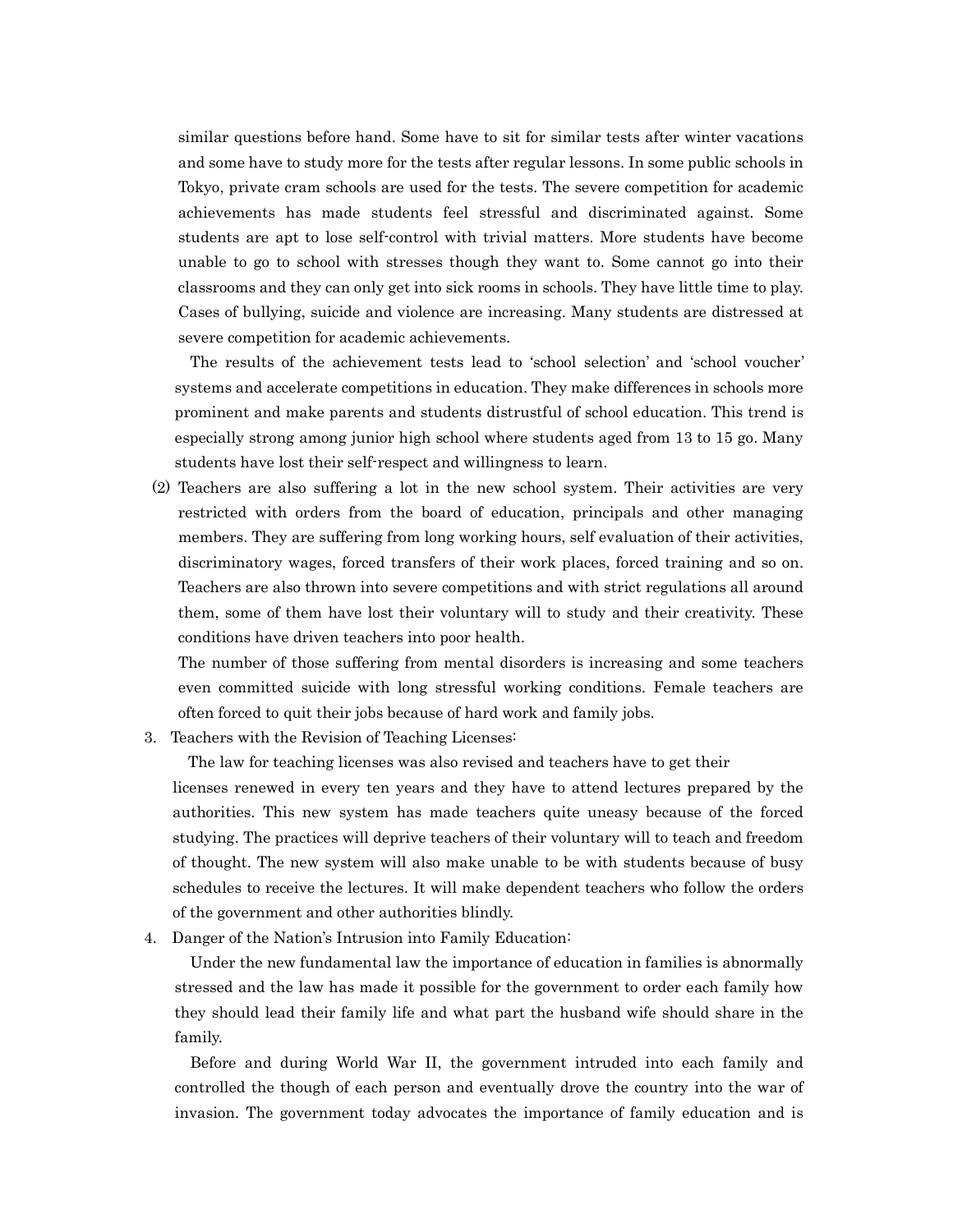making a drive for each family to follow. This reminds us of those old days before the war. We feel danger in the revised law.

- 5. Problems of Revised Three Social Education Laws: (promulgated June 11, 2008)
- (1) Under the revised Fundamental Law of education, education is classified into three categories; social education, family education and school education. The new social education laws put more priority on lifelong learning rather than individual growth in order to respond to the needs of the society and to build the society based on intelligence. So far lifelong learning had been attached importance, while the budget for school education and the number of teachers were decreased. And the introduction of temporary workers at social education facilities such as libraries also led to the decrease in educational budget and residents' right has been treated lightly.
- (2) A new clause of 'making use of learning results' is included in the new law. This has made it possible for the government and local authorities to interfere in social education which should be independent from all authorities. Under the pretext of 'making use of results of lifelong learning', the government allotted the budget of 50.04 billion yen for regional activities of assisting schools. As in the case of a junior high school in Suginami Ward, Tokyo, where the school has opened the night course to gain academic achievements using a private cram school, some schools have introduced market principles into school education. This has caused many kinds of troubles, such as abolition of PTAs.
- (3) Improvement of community centers, libraries, museums and others, which residents can use freely, is the most important in the field of social education. Most of workers at those public facilities are women and many of them are temporary workers or part-timers. We demand those people should be regular workers and they have enough chances to have professional skills and knowledge.
- (4) The revision of the laws has made it possible for the administration to get its opinion on family life into homes, like 'parent studies' of the Education Rebuilding Council. Forcing one-sided views on families or family life by the administration is not useful and desirable for families trying hard to bring up their children healthy and independent. Instead of the administration's enlightenment, it is more important to provide young couples with chances to learn how to share jobs at home, how to bring up children and how to build sound family, from the standpoint of gender equality. It is also important to foster the power to assist new couples in each community.

Related (Article 5 164 165)

#### [IV] Hard Life of Women and Children in Social Inequalities;

#### Related (report Article 11  $306 \sim 312$ )

 The livelihoods of mothers and children are getting much worse in expanding of social inequalities. Today 55.6 percent of women workers are non-regular employees. The number of households whose yearly incomes are less than 2 million yen is increasing.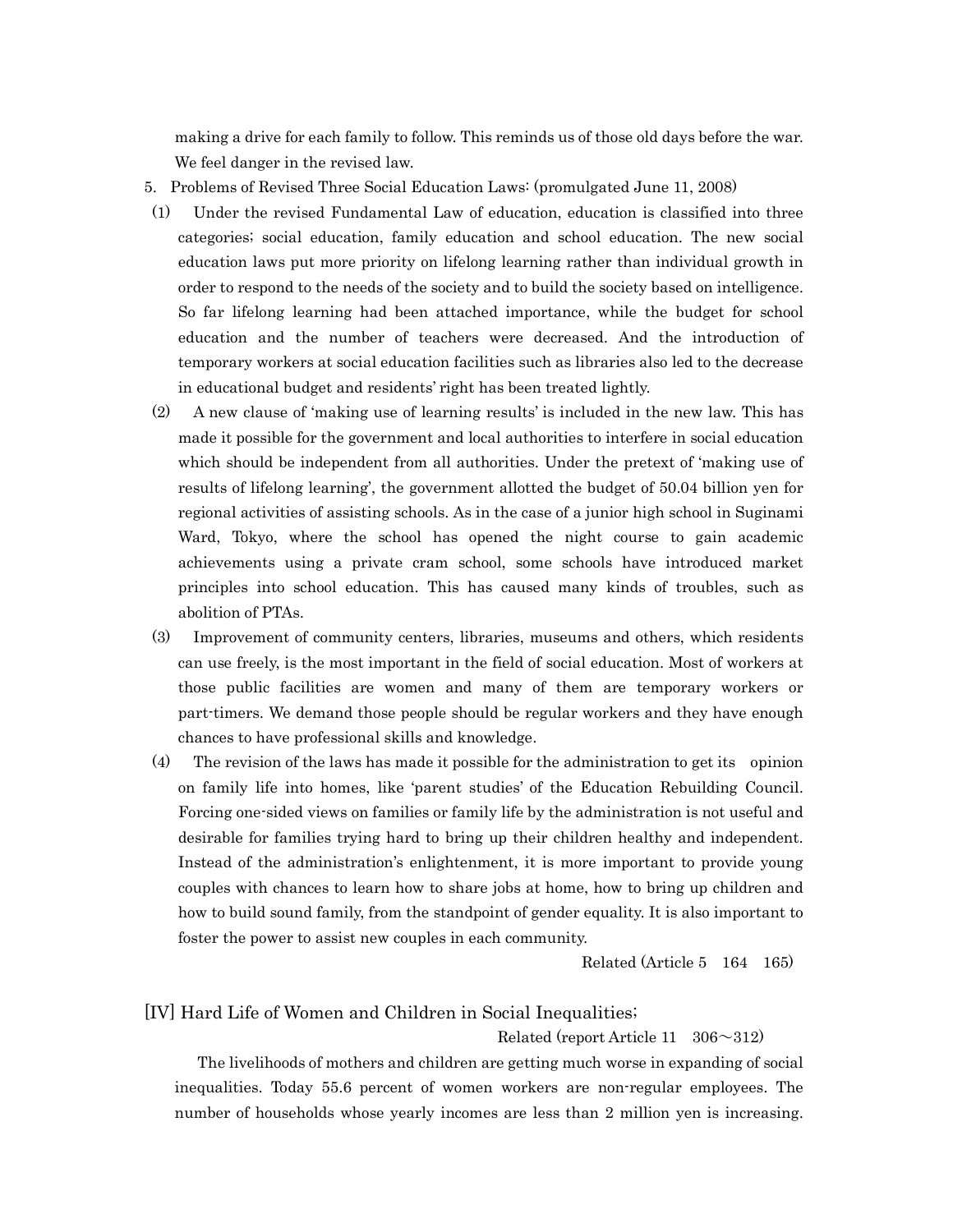This means many people are having a hard life which is below the life on welfare. Conditions are especially bad in single-parent families. Mothers often have to do two or three part-time jobs to live on. They have to work a long time, so they have little time to spend with their children. The children's lives have become more irregular. At school they feel uneasy and many cannot concentrate themselves on studying in classes.

 In those families where parents can afford to spend some money, children are often sent to cram schools or made to learn something like the piano, abacus and others. Some children go to famous schools using trains or buses. Social inequalities are getting stronger among children living in the same region. Financial differences are making children choose different courses for the future. Some students cannot go to the schools they want to attend because of poverty. Today 14.3 percent of children over the country are living below the poverty level. And, what is worse, the poverty rate of single-parent families is between 65 percent and 70 percent. At elementary schools and junior high schools, more and more children cannot pay the expenses for materials to be used in class and the costs for school lunches. At high schools the number of students who have to leave their schools because they cannot pay fees is increasing. We demand all school expenses should be shouldered by the government.

 The economic crisis triggered by the financial crisis in the U.S. has been getting worse. Many contract and dispatched workers and some regular employees have lost their jobs. This worsening economy has given a hard blow to women, young people and elderly people. Especially young people are losing their self-respect and confidence because of insecure employment and unstable future. Revisions of labor laws are quite necessary so that every one can work and live happily and with dignity as a human being.

#### [V] Attacks on Normal Sex Education;

Related (report Article 12 365 366)

Since 2002 attacks have been repeated on normal and assiduous efforts of sex education at Nanao School for Handicapped Children in Tokyo as extreme and abnormal education. The school authorities are now checking contents of lessons forcing teachers to hand in lesson plans before hand. Lessons of sex education are especially restricted. The lessons are critically examined whether they are planned following the course of study, or based on the growth of minds and bodies of the children. The restrictions are getting severer and severer, ignoring children' interest and knowledge.

 There are so many things that give influence on high school students in relation with sex. A survey shows the following are what high school students are influenced in regard to sex; friends, manga stories, comic books, magazines, TV programs, teachers, video tapes. Besides these, there are PCs, and adult videos which 49 percent of high school students have watched. Although there are a lot of pornographic information around them, most students are normal and serious on this matter. They hope they will be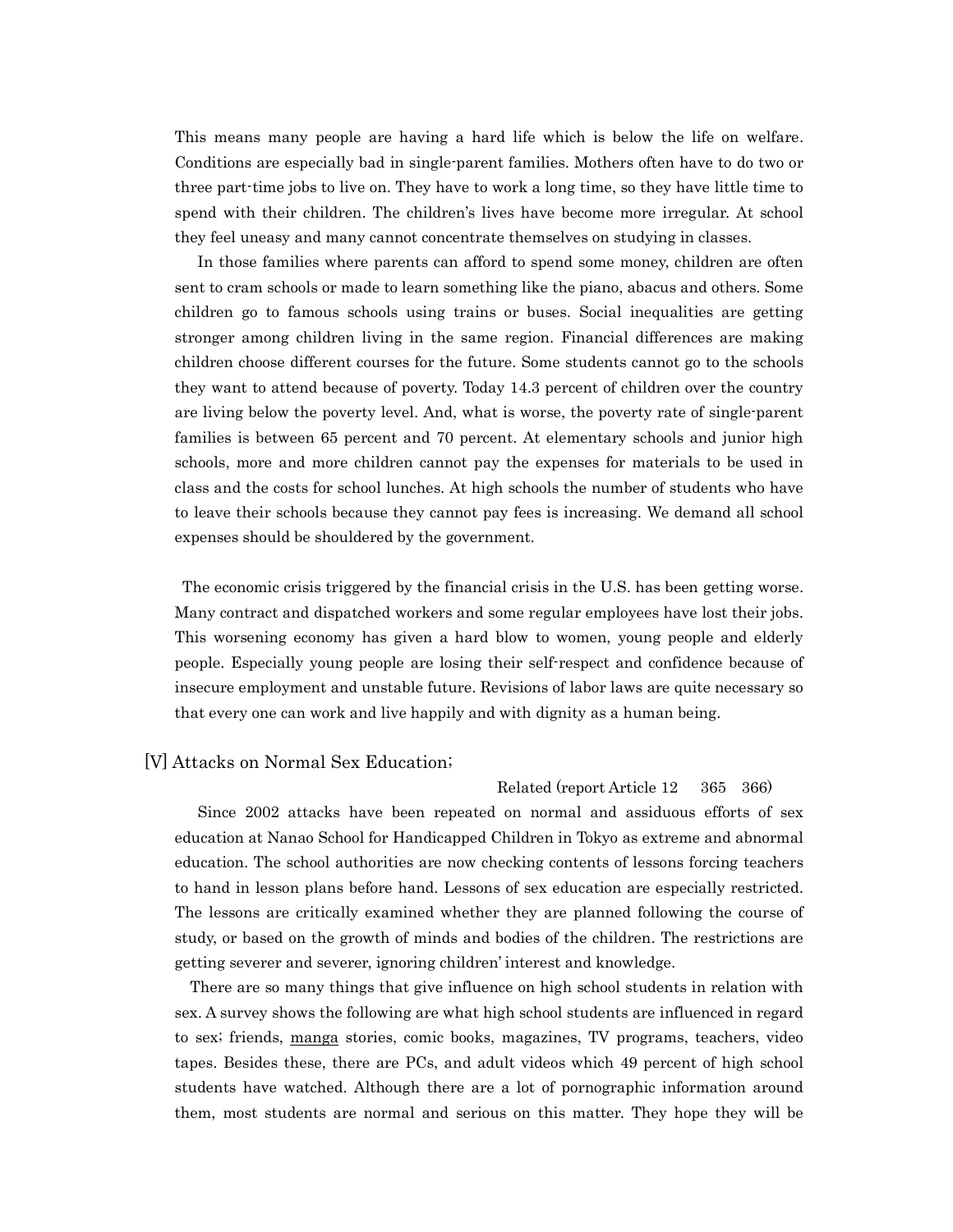taught the matter seriously and scientifically.

 With a lot of sex knowledge and information convenient to men, the number of cases of HIV/AID and STDs is increasing. Pregnancy and abortion by high school students and young women are increasing. With these facts in mind sex education

 at schools should respond to children' interest and knowledge and it should be based on scientific facts. It should also include comprehensive lessons which teach relations between human rights and sex with the spirit of gender equality for its base.

supplementary data; chart 4-14 graph 5-8 graph 5-10 graph 5-12

[VI] Against Reactionary Attacks on the Movements for a Gender-Society and for Education for Equality of Both Sexes;

introduction of the report 10 article 5 145 146

(1) Around 2000, adverse movements against promotion for gender equality got stronger. And in 2004 the Tokyo Metropolitan Government ordered that public schools should not use the word 'gender free,' which means a society without gender gaps or movements for such a society. It issued an order that students' family names on rolls should not be mixed as such practices were based on 'gender free.' In Japan in many coeducational schools boys' names and girls' names are separated on rolls. Boys names usually come first and girls names come after them. In 2006 the Cabinet Office of the central government also issued a notice that local governments should avoid using the word 'gender free,' as it causes troubles.

#### supplementary data; chart  $4-9$   $4-12$

(2) The results of the textbook screening, which is peculiar to Japanese education and hinders freedom of thought and teaching, are getting more reactionary. The word 'gender' and 'comfort women,' which means women forced to be sex slaves during World War II by the Japanese Imperial army, have been checked out of textbooks for junior high school students. The explanations of the word 'various types of families' are closely examined and restricted. Those reactionary scholars and politicians who label themselves as believers in 'liberal historical views' put pressures on the textbook screening committee so that their opinions are included in textbooks. Those people do not admit invasions and crimes committed by Imperial Japan before and during World War II. Textbooks have become more reactionary under the influence of those people. Revisions or abolition of the textbook screening should be studied.

 We claim that the government should permit textbook writers and publishers to include the descriptions about 'comfort women' in junior high school textbooks. Those descriptions have been unjustly deleted through the screening.

(3) Neo-conservatives and other reactionary groups are opposing Basic Law for a Gender-Equal Society and its basic plans. They want to abolish or revise those law and plans. They are making movements to make local assemblies over the country pass their petitions to realize their opinions.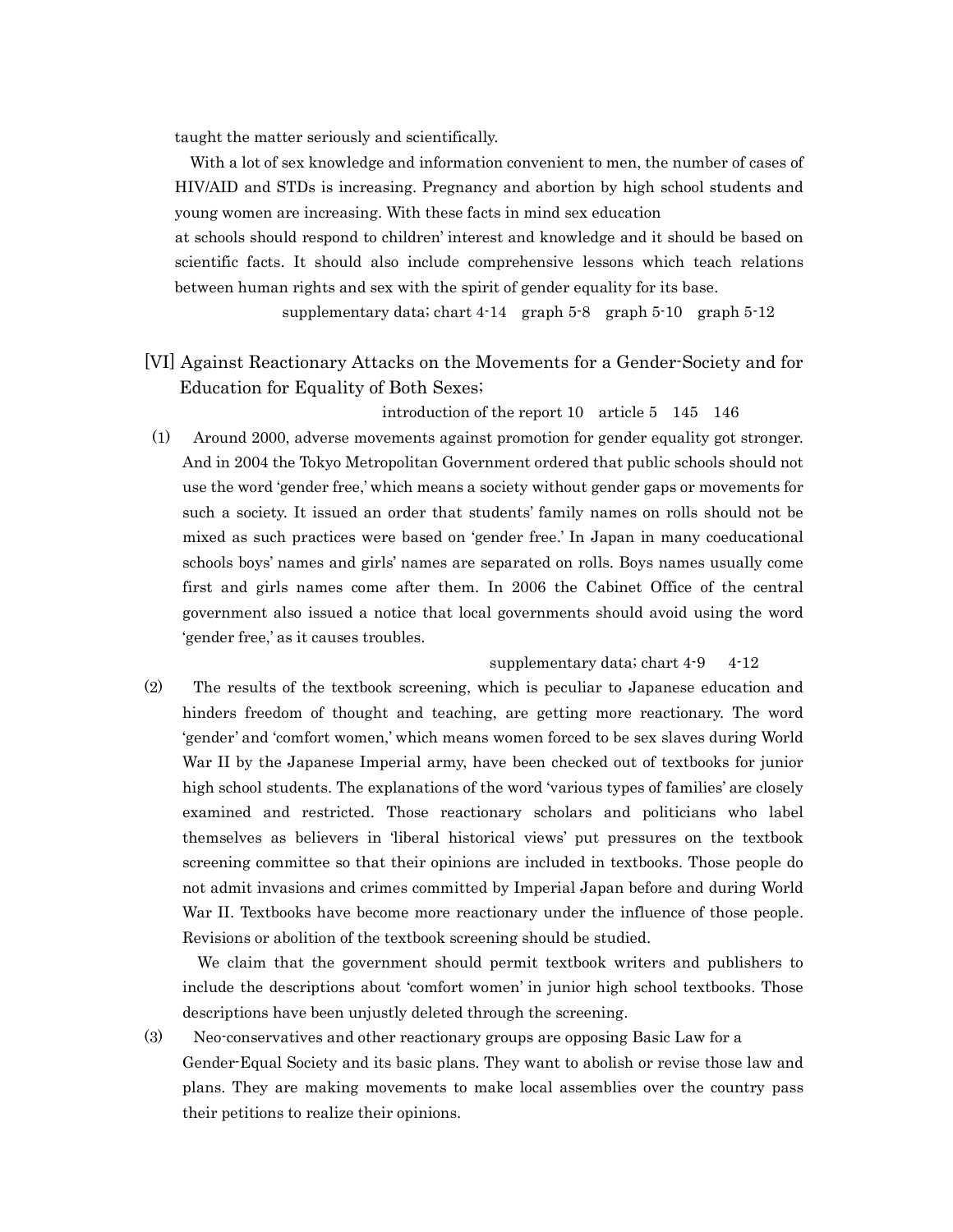In Tsukuba-mirai-toshi in Ibaragi Prefecture, a meeting to hear a lecture on a gender-equal society, which had been prepared by the city office and the lecture, was stopped with violent acts and threats.

 In Matsuyama City, Ehime Prefecture, the city assembly adopted a petition entitled "A Petition on the Application of Ordinance on a Gender-Equal Society." This petition includes a statement that gender studies and women studies are not recommended to be learned or studied. In Matsuyama, city libraries stopped lending services for 21 kinds of books whose titles include 'gender free.' Among those even a picture story book was included. This practice deprive people of the rights to study and to know. In other districts, the words, 'gender' and 'women studies' have become taboo words in public female centers.

 Fighting against those reactionary trends and striving to improve the contents of the third program of Basic Law for a Gender-Equal Society scheduled to be completed are very important for us. Realization of a gender-equal society is one of the most important tasks in this century, and making concrete measures is quite necessary.

#### Conclusion;

 Reactionary trends are gaining strength and competitions in schools are getting severer. But many goodwill practices have been carried out over the country, depending on the Convention on the Elimination of All Forms of Discrimination against Women and the Constitution of Japan. Many teachers are striving today, hoping that all children will grow up free and independent. Movements by women to build better communities are getting stronger and spreading, overcoming the discriminatory notion that men and women have their own roles.

 We earnestly hope the Committee on the Elimination of All Forms of Discrimination against Women will fully study and examine the situations so that those movements and practices will become greater.

#### Supplementary Data; from Statistics on Japan's Gender No. 3

[III] 1. Promoting Coeducation and Gender Equality

(2) supplementary data; chart  $4-6$  4-8

(3) supplementary data; graph 5-4

[V] Attacks on Normal Sex Education

supplementary data; chart  $4-14$  graph  $5-10$  graph  $5-12$ 

 [VI] Against Reactionary Attacks on the Movements for a Gender-Society and for Education for Equality of Both Sexes;

supplementary data; chart  $4-9$   $4-12$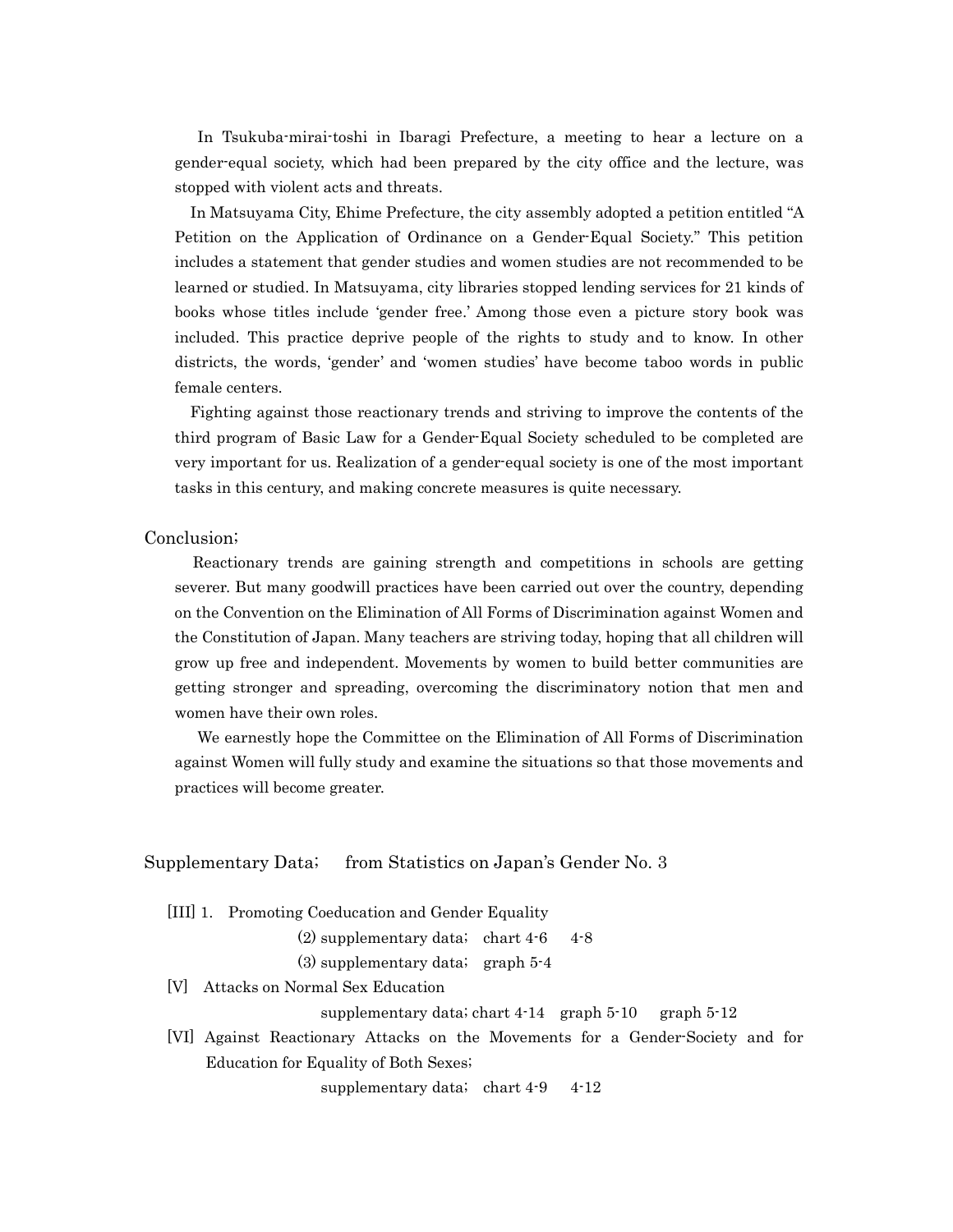Supplementary Data; from Statistics on Japan's Gender No. 3

By Japsn Network on Education for the Advancementof Gender Equality

- (Ⅲ) 1. Promotion of Coeducation and Gender Equality Education
- ②-Figure of supplementary data:

Figure 4-6: Percentage of gender coeducation; the number of coeducational schools are rapidly increasing, and public girl's (boy's) schools are decreasing.



From "Basic Investigation of Schools" by Ministry of Education and Science(Ministry of Education)

Figure 4-8: Number of classes about feminism and gender in university; since 1996 it's increasing rapidly.



" Investigation of Classes about Feminism and Gender" by National Women's Education Center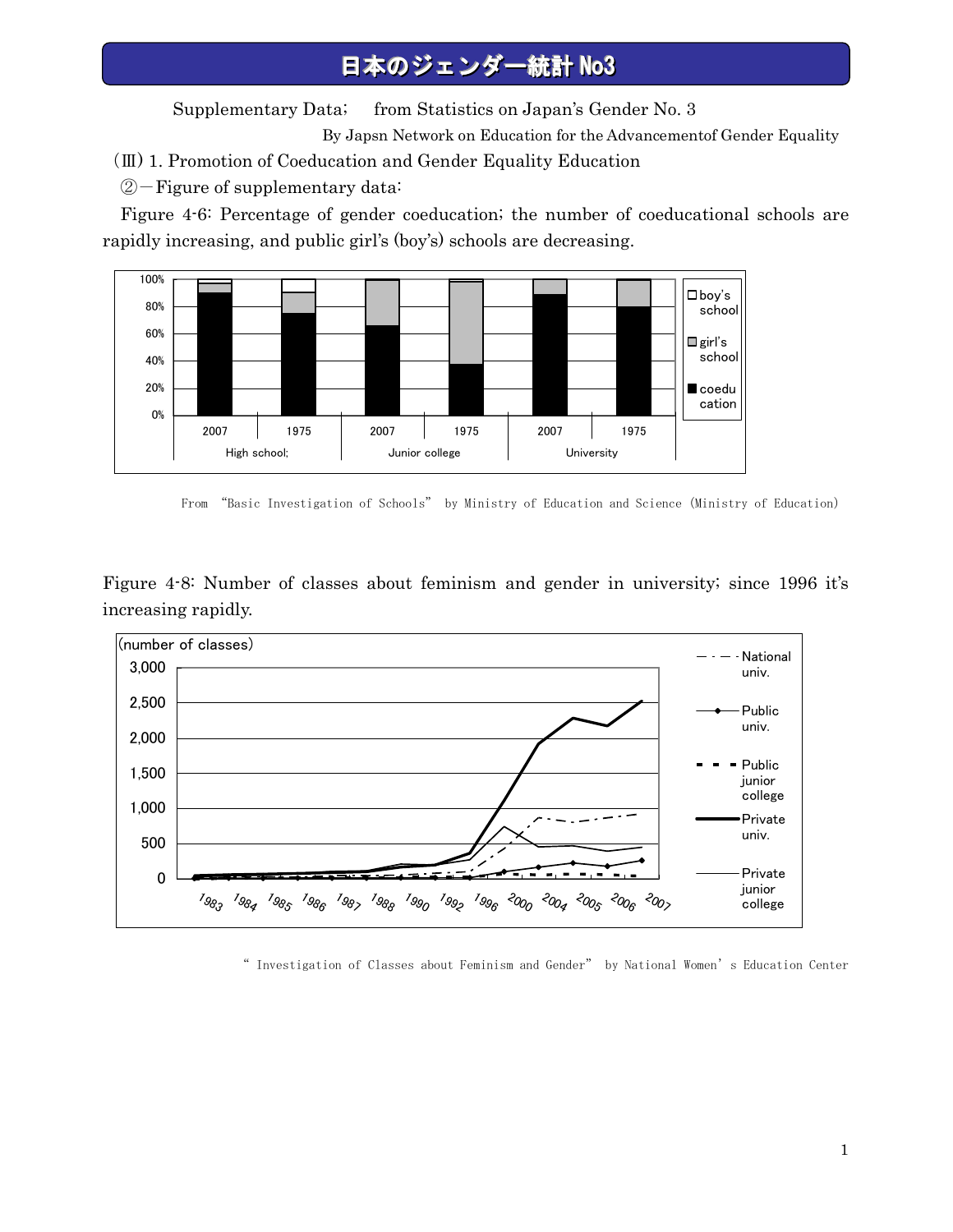③ Figure of supplementary data

Figure 5-4 Purchasing food and cooking – Men, whose answer was "do almost nothing," account for 70-80% in all age groups.

- 
- □ almost never □ one time every day
- 
- □ 2-5 times per week □ more than 2 times every day



(V) Bashing at sex education by reason that it is going too far.

#### Figure of supplementary data

Figure 4-14: Survey of sexual harassment at school; 40% of students have experiences of sexual harassment at school.



By Kanagawa Pref. Board of Education, Oct. 2006 (n=148)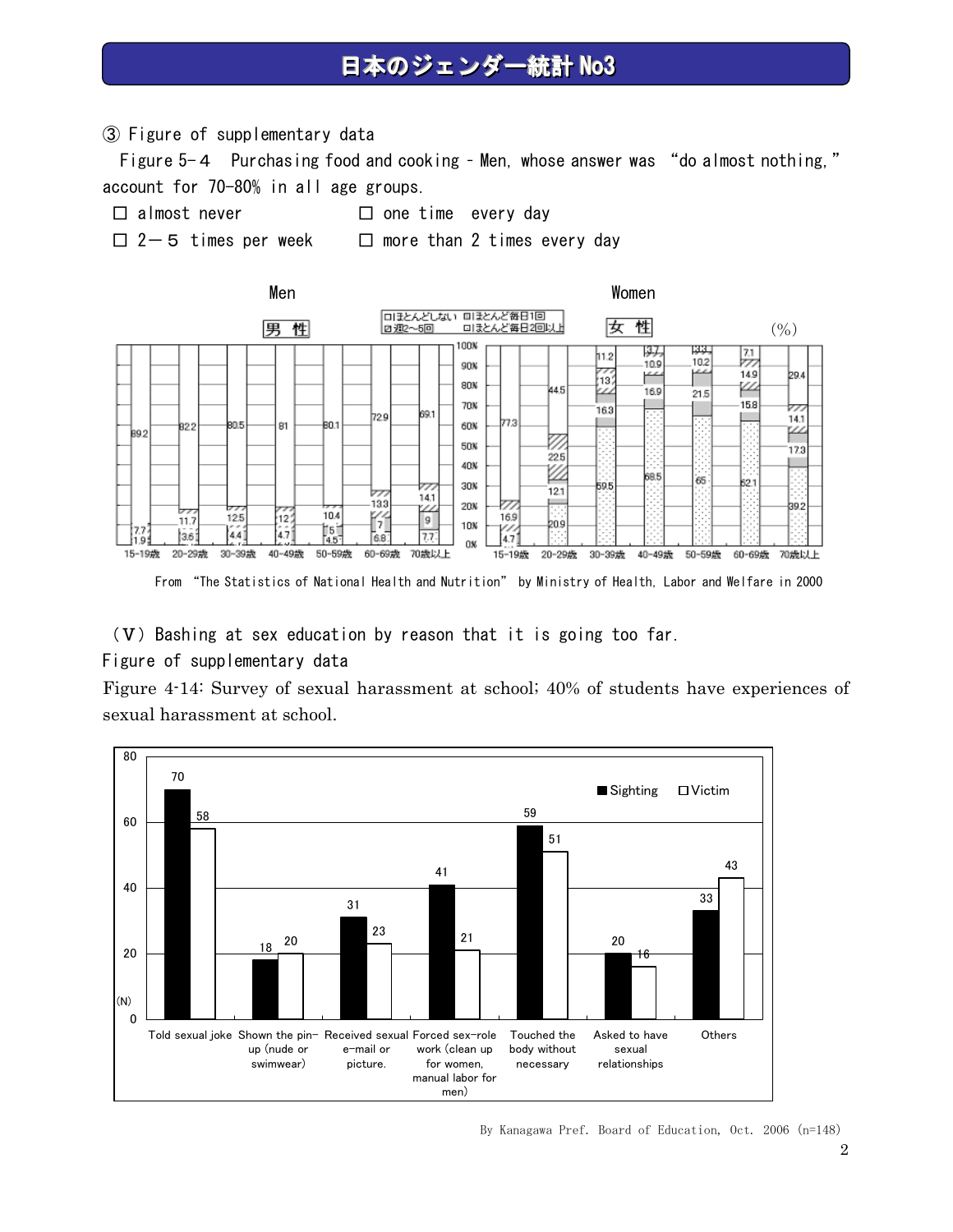Figure 5-8 Sexual Behavior — Experience of sexual intercourse becoming earlier-(%)



From "The 6th Report of Whole Japan Investigation about Sexual Behavior of Youth" by the Juridical Foundation, Japan Sex Education Association (The result of the investigation in 2005)

Figure 5-10 Experience of sexual violence and condom use



From "The 6th Report of Whole Japan Investigation about Sexual Behavior of Youth" by the Juridical Foundation, Japan Sex Education Association (The result of the investigation in 2005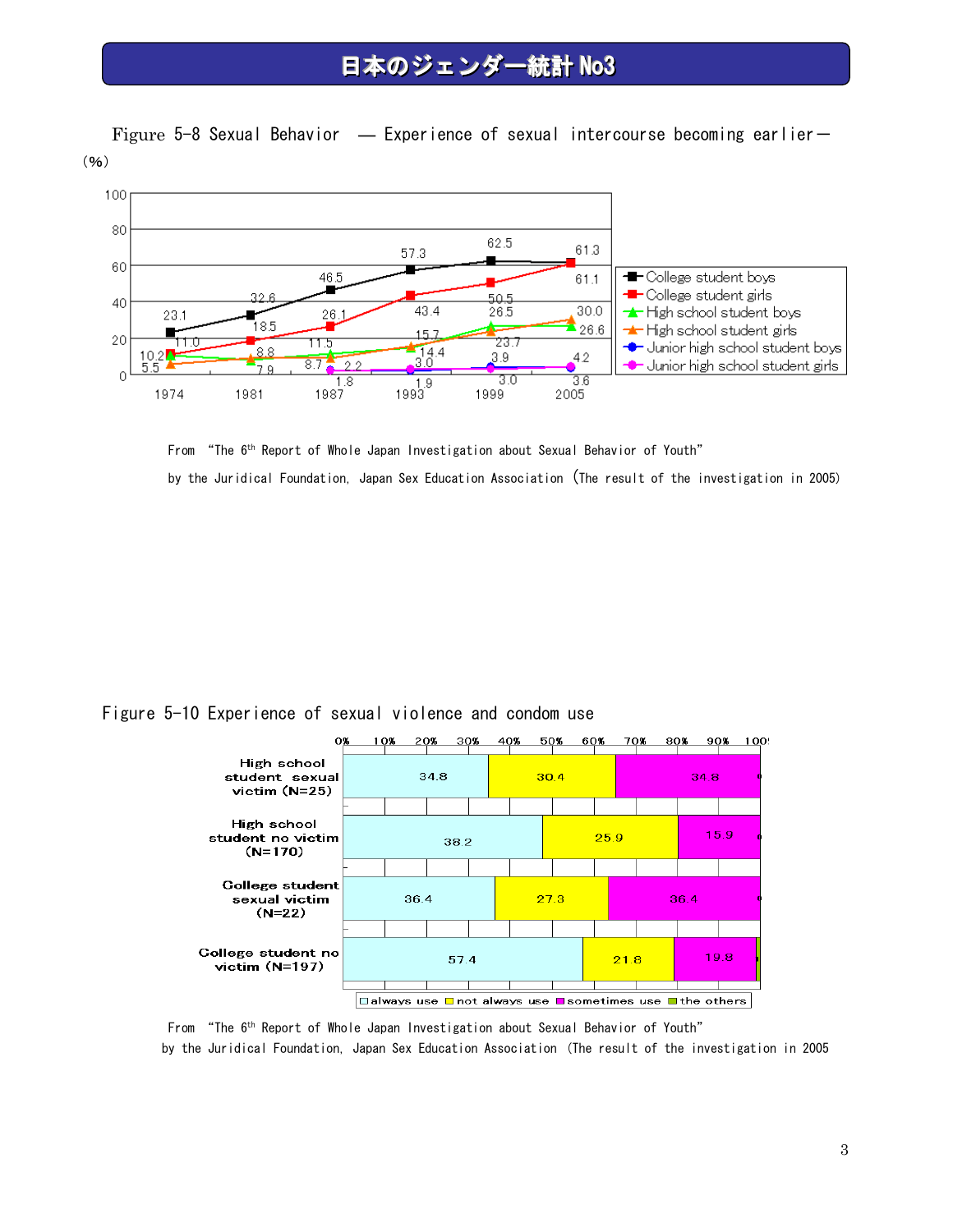#### Figure 5-12 Sources of sex Information

Girls mainly get sex information from comics or magazines, while boys get it mainly from pornographic magazines or adult videos. Information from friends is large in number for both boys and girls, but accuracy of such information is supposed to be doubtful. The rate of learning it at school tends to be small. It is necessary for children to have more chance to get correct knowledge about sex.



From "The 6th Report of Whole Japan Investigation about Sexual Behavior of Youth" by the Juridical Foundation, Japan Sex Education Association (The result of the investigation in 2005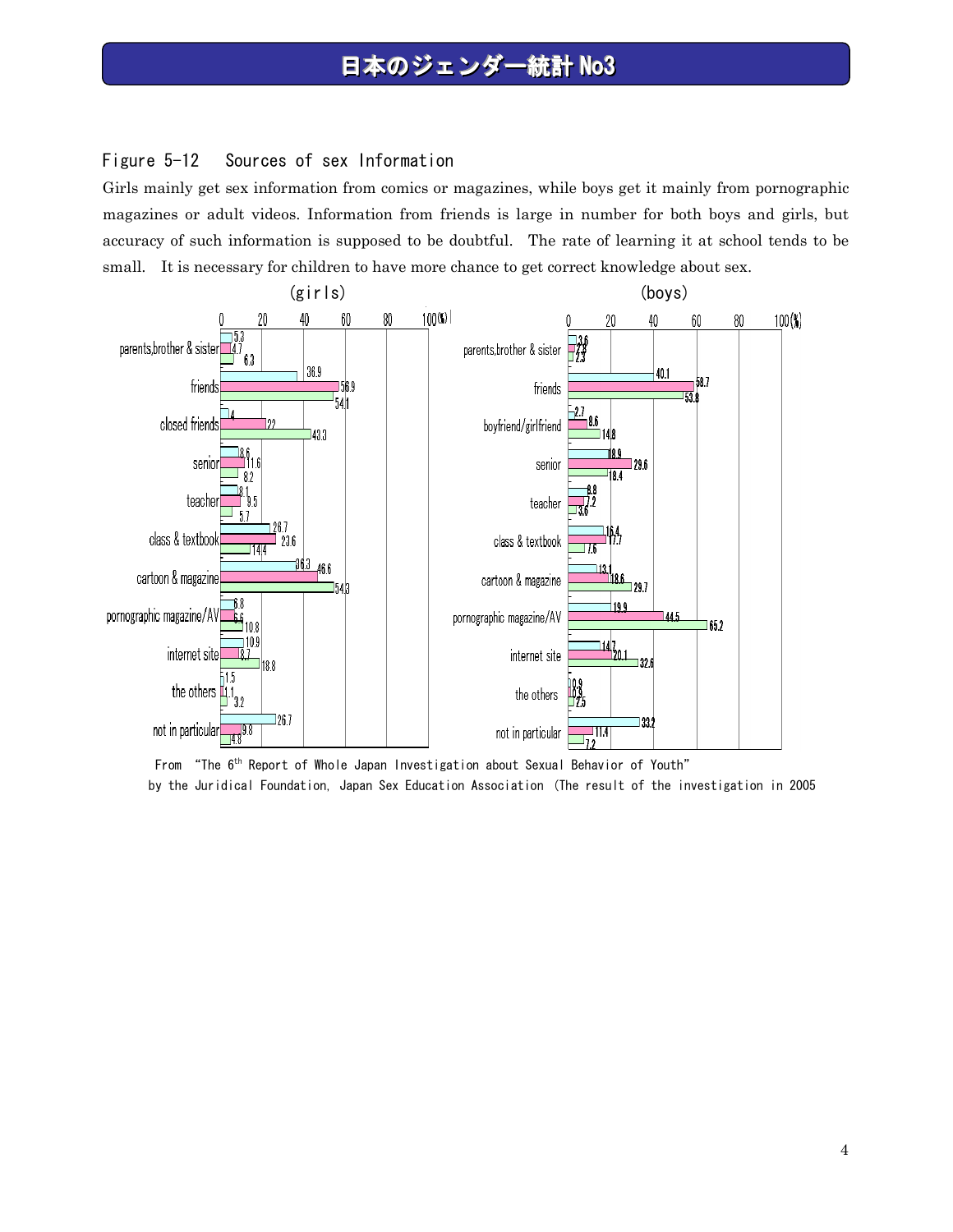( Ⅵ ) Interruption with Promotion of "Gender-equal Society" and "Gender Equality Education"①-Supplementary Data

Figure 4-9: feeling about sexual equality at school and that in society

People feel sexual equality at school, but they feel inequality bitterly in society; more than 60% of women feel male supremacy.



From The Investigation of Public Opinions about Gender-equal Society by the Cabinet Office in 2007